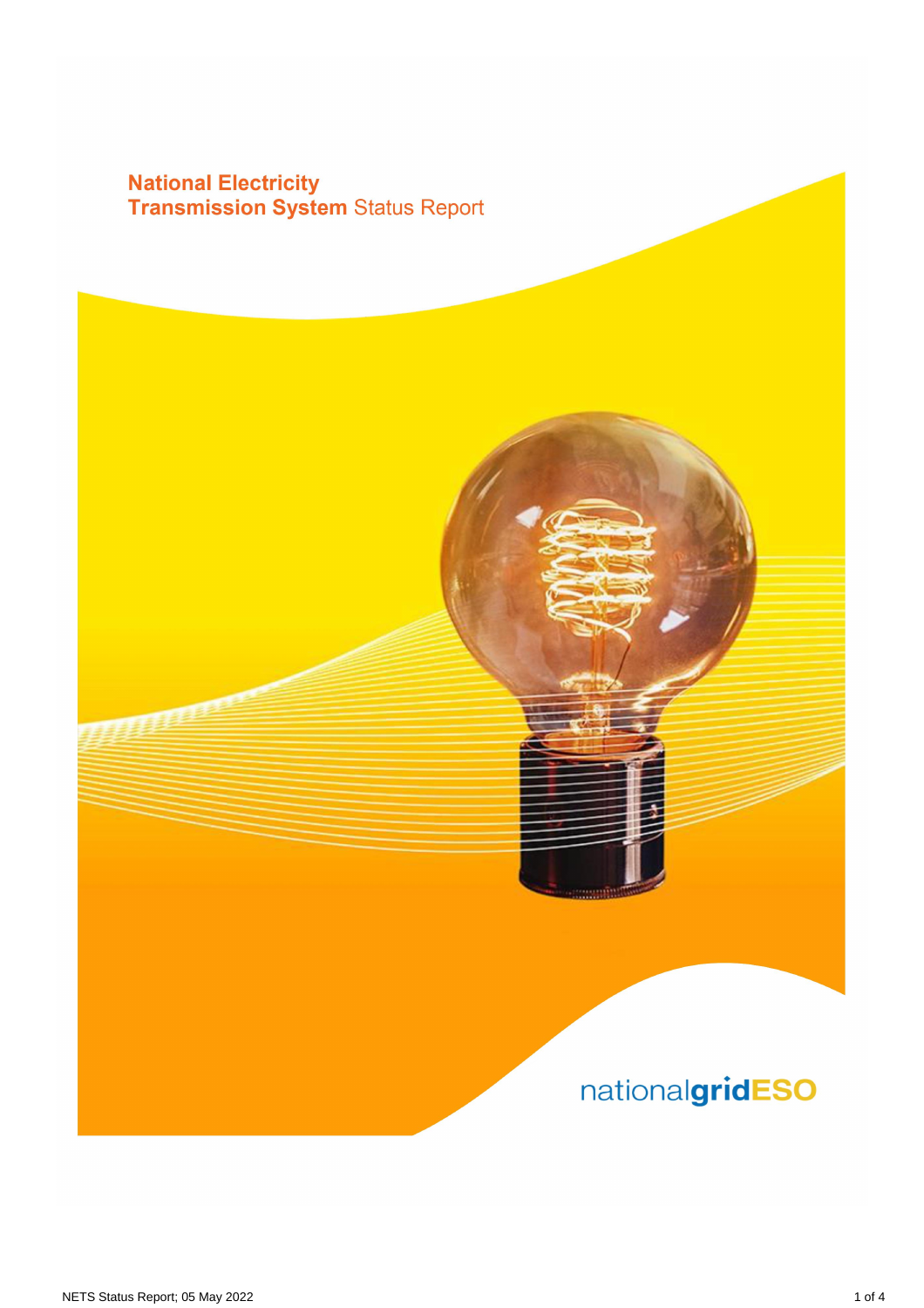#### **National Electricity Transmission System Status Report Thursday 05 May 2022**

| Today's High Level Risk Status Forecast for the next 24h |  |                |  |
|----------------------------------------------------------|--|----------------|--|
| <b>General Status</b>                                    |  | Voltage        |  |
| Demand                                                   |  | System Inertia |  |
| <b>System Margins</b>                                    |  | Weather        |  |
| Generation                                               |  | Transmission   |  |
| <b>Active Constraints</b>                                |  |                |  |
| <b>System Warning</b>                                    |  |                |  |

| <b>Today's Minimum De-Rated Margin</b> | 7571 (SP 16) |         |
|----------------------------------------|--------------|---------|
| <b>Current BMU Largest Loss Risk</b>   | Generation   | 1300 MW |
|                                        | Demand       | 1050 MW |

### **Balancing Costs**

Last 24 hours' BM spend Total: £1992k £140 £120 £100 £80 £60 £40 £20  $E(1)$  $£-20$  $£-40$  $£-60$ 0 1 2 3 4 5 6 7 8 9 10 11 12 13 14 15 16 17 18 19 20 21 22 23 24 25 26 27 28 29 30 31 32 33 34 35 36 37 38 39 40 41 42 43 44 45 46

| <b>Yesterday's Market Summary</b> |                |  |
|-----------------------------------|----------------|--|
| <b>Cash Out Price (Max)</b>       | £255.00 (SP 3) |  |
| <b>Cash Out Price (Min)</b>       | £80.00 (SP 6)  |  |
| <b>Peak Demand Yesterday</b>      | 35.874 MW      |  |
| <b>Minimum Demand</b>             | 20,700 MW      |  |

**Interconnector**

| <b>Net Transfer Capacity (MWs)</b> |        |        |                        |
|------------------------------------|--------|--------|------------------------|
| Today                              | Import | Export | <b>Remarks</b>         |
| Netherlands (BritNed)              | 1016   | 1016   | <b>Fully Available</b> |
| France (IFA2)                      | 1014   | 1014   | <b>Fully Available</b> |
| <b>Belgium (Nemo)</b>              | 1020   | 1020   | <b>Fully Available</b> |
| <b>Ireland (EWIC)</b>              |        | 10     | Planned Outage         |
| Northern Ireland (MOYLE)           | 500    | 1500   | <b>Fully Available</b> |
| <b>NSL</b>                         | 706    | 706    | Partially Available    |
| <b>ElecLink</b>                    | 10     | IО     | Not yet commissioned   |
| <b>France IFA</b>                  | 1000   | 1000   | Partially Available    |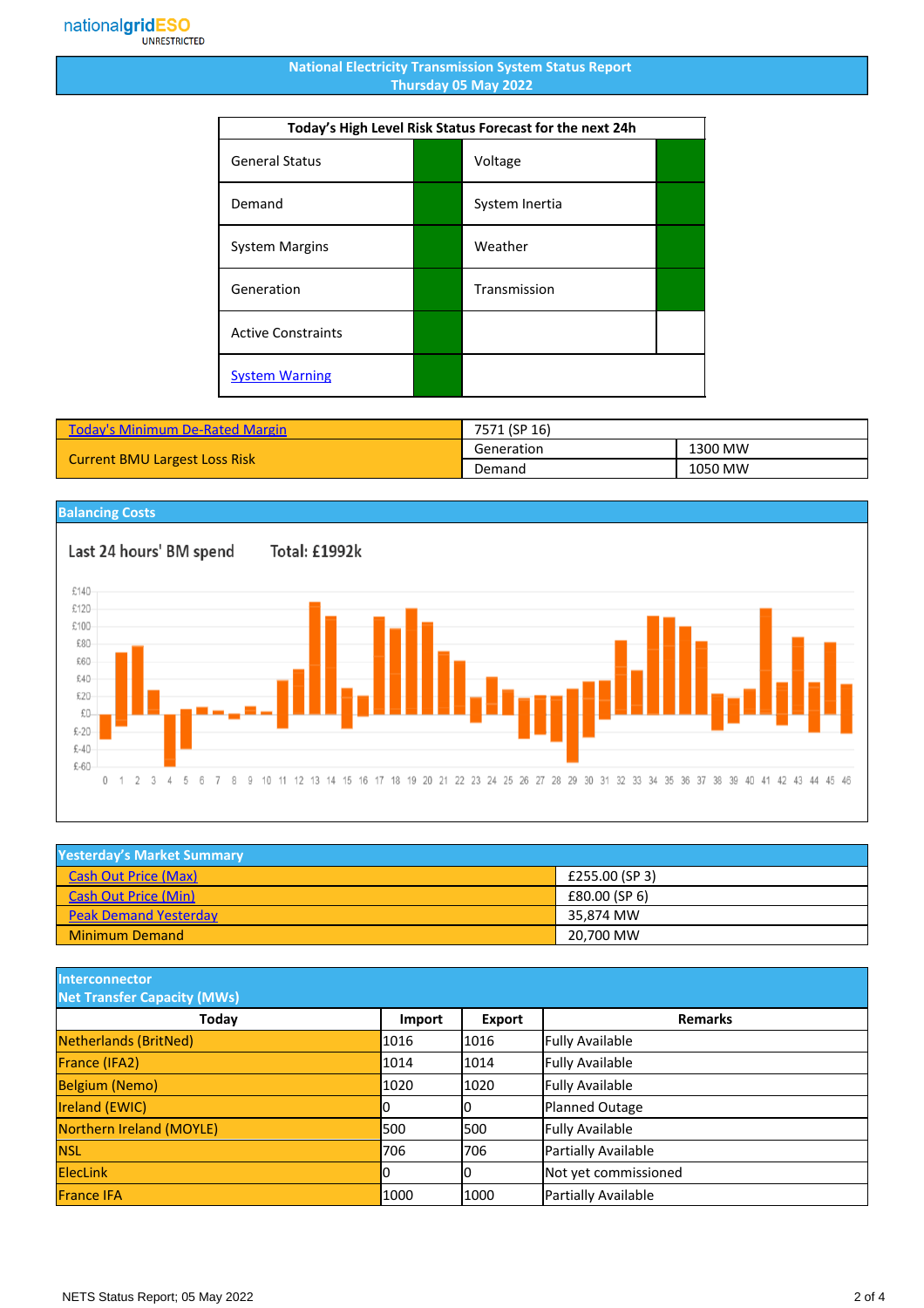

#### **Expected embedded generation (MWs)**

#### **Embedded Generation Forecast**



| <b>Weather</b>                                                                                          | Source.                                                                                                              | <b>Commentary</b>                                                                                                                                                                                                                                                                                                                                                                                                                      |
|---------------------------------------------------------------------------------------------------------|----------------------------------------------------------------------------------------------------------------------|----------------------------------------------------------------------------------------------------------------------------------------------------------------------------------------------------------------------------------------------------------------------------------------------------------------------------------------------------------------------------------------------------------------------------------------|
| Latest forecast<br>(Summary)                                                                            | <b>Met Office</b><br><b>SEPA</b><br><b>Natural</b><br><b>Resources</b><br><b>Wales</b>                               | Today:<br>Early fog patches soon clearing, then most of England and Wales will be dry with<br>broken cloud and warm sunny spells. Cloudier across Scotland and Northern Ireland<br>with some rain and drizzle at times, mainly in the northwest.<br>Tonight:<br>Rain and drizzle across NW Scotland becoming heavier and edging southeastwards<br>into Northern Ireland. Mostly dry elsewhere with clear spells and a few fog patches. |
| <b>General Weather</b><br>Concerns<br>e.g. wind, rain, snow,<br>flooding, GB Weather<br><b>Warnings</b> | <b>Met Office</b><br>Weather<br><b>Warnings</b><br><b>SEPA</b><br><b>Natural</b><br><b>Resources</b><br><b>Wales</b> | <b>UK Weather Warnings</b><br>No weather warnings are in force for the UK.<br><b>Flood Warnings</b><br>O Flood Warnings and O Flood Alerts issued for England.<br><b>O</b> Flood Warnings and O Flood Alerts issued for Scotland.<br>O Flood Warnings and O Flood Alerts issued for Wales.                                                                                                                                             |

 *Contains public sector information licensed under the Open Government Licence v1.0*